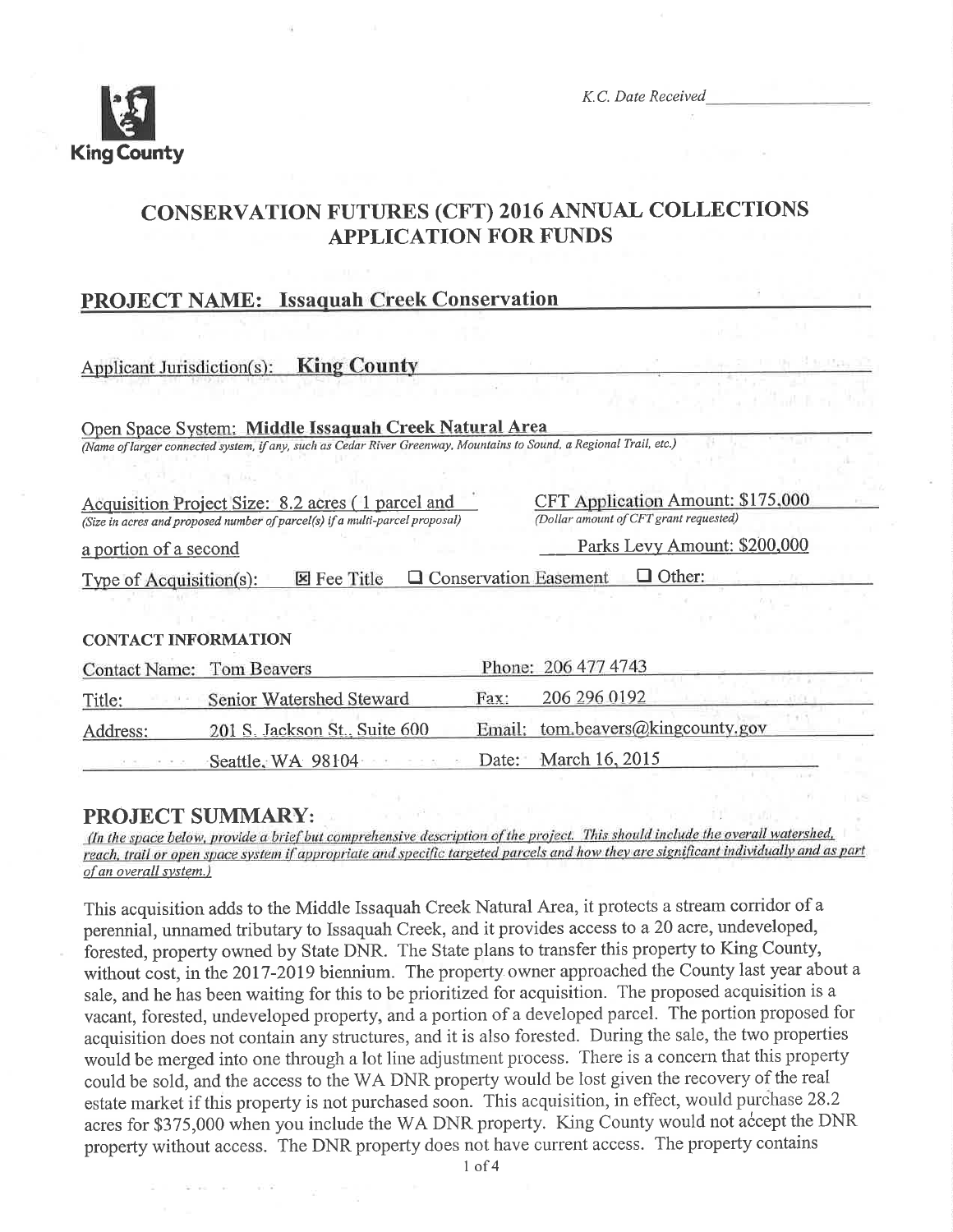wetlands and forested habitat which provide habitat for passerine birds, small mammals, amphibians, raptors, and beaver.

## 1. OPEN SPACE RESOURCES

Please review the attached evaluation criteria. For the proposed acquisition parcel(s), please mark those criteria that apply and thoroughly, yet succinctly, describe in the space below how the proposed acquisition satisfies each marked criteria. Please clearly describe how these criteria might be met at a landscape level, and how they apply to individual parcels. If restoration is part of the plan, please briefly describe the current condition and the hoped for restored condition that is the goal of the acquisition.

- **E.** A. Wildlife habitat or rare plant reserve  $\Box$  E. Historic/cultural resources **N** B. Salmon habitat and aquatic resources  $\Box$  F. Urban passive-use natural is
- 
- 
- **EDU** B. Salmon habitat and aquatic resources  $\Box$  F. Urban passive-use natural area/greenbelt  $\Box$  C. Scenic resources **ED** G. Park/open space or natural corridor additional
	-
- 
- $\Box$  C. Scenic resources  $\Box$  G. Park/open space or natural corridor addition  $\Box$  D. Community separator  $\Box$  H. Passive recreation opportunity/unmet needs  $\Box$  H. Passive recreation opportunity/unmet needs

Wildlife habitat: (High): This property contains a mature second growth forest that contains a State Candidate species – the pileated woodpecker. Uncommon large mammals such as black bear, bobcat, cougar, elk, red fox and wood ducks occur on this property.

Salmon habitat and aquatic resources : (High) A tributary to Issaquah Creek flows through the property. Issaquah Creek is a high priority sub-basin in the WRIA 8 Salmon Conservation Plan, and this area is identified in the Plan for acquisition. This acquisition is on the 3-year implementation list. A significant portion of the property contains wetlands, which provide re-eharge to Issaquah Creck during lower summer and early fall flows. The forested habitat slows surface water runoff and enhances ground water supply. This section of Issaquah Creek contains threatened Chinook, and it contains coho and sockeye salmon.

Parks/open space or natural corridor addition: (High) This property is adjacent to a King County Natural Area, and it provides key access to a 20-acre property, owned by State DNR. WADNR wants to transfer their property, without cost, to King County. The County requires access to accept the WADNR property.

# 2. ADDITIONAL FACTORS

For the proposed acquisition parcel(s), please mark all criteria that apply and thoroughly, yet succinctly, describe in the space below how the proposed acquisition satisfies each marked criteria.

- $\Box$  A. Educational/interpretive opportunity
- E B. Threat of loss of open space resources
- $\Xi$  C. Ownership complexity/willing seller(s)/ownership interest proposed
- $\Box$  D. Partnerships Describe any public or private partnerships that will enhance this project
- $\mathbb E$  E. Is the property identified in an adopted park, open space, comprehensive, or community plan?
- $\Box$  F. Transferable Development Credits (TDC) participation

Threat of loss of open space resources (Medium): The owner prefers to sell the property to the County as Open Space. However, if the County is not interested, the owner is likely to sell it to a developer to develop the property as a single family residence. Such action would have a serious impact on the open space resources.

Ownership complexity/willing seller(s)/ownership interest proposed (Medium). The owner has approached King County about a sale of the property.

Is the property identified in an adopted park, open space, comprehensive, or community plan? Yes, the project is identified in the WRIA 8 Salmon Conservation Plan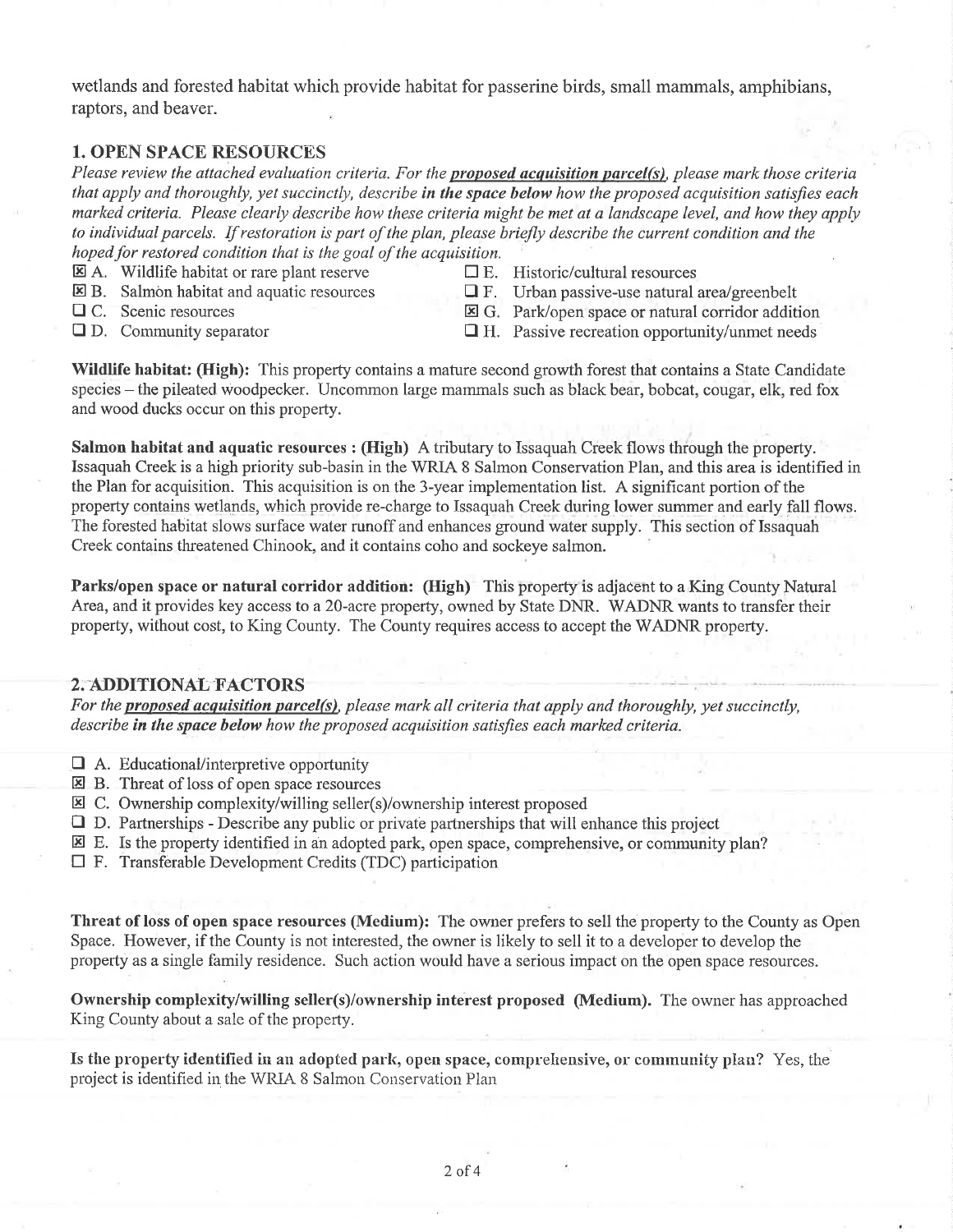### **3. STEWARDSHIP AND MAINTENANCE**

How will the property be stewarded and maintained? Does the property lend itself to volunteer stewardship opportunities? How will ongoing stewardship and maintenance efforts be funded?

This property will become part of the Middle Issaquah Creek Natural Area, and it will be administered by King County Parks. Ongoing stewardship and maintenance will be conducted and funded by King County Parks. This Natural Area is already administered by a Parks Resource Coordinator. The new property addition would also be administered by the same person. King County Parks is aware of this potential acquisition, and they support it.

## **4. PROJECT BUDGET**

| 1) TOTAL CFT APPLICATION AMOUNT <sup>a</sup> | CFT: \$175,000        |
|----------------------------------------------|-----------------------|
| 2) TOTAL PEL APPLICATION AMOUNT              | <b>PEL: \$200,000</b> |

<sup>a</sup> Allowable CFT acquisition costs (Ordinance 14714): The disbursement of funds shall be made only for capital project expenditures that include costs of acquiring real property, including interests in real property, and the following costs: the cost of related relocation of eligible occupants, cost of appraisal, cost of appraisal review, costs of title insurance, closing costs, pro rata real estate taxes, recording fees, compensating tax, hazardous waste substances reports, directly related staff costs and related legal and administrative costs, but shall not include the cost of preparing applications for conservation futures funds.

King County projects only, if applicable.

#### **Estimation of property value:**

Briefly note how land values have been estimated (i.e., appraisal, property tax assessment, asking price, letter of value or other means).

Land values are based on property tax assessment and recent sales in the area.

| <b>PROJECT COSTS</b>                                   | ESTIMATED DOLLAR AMOUNT OR RANGE |
|--------------------------------------------------------|----------------------------------|
| Total property interest value                          | \$350,000                        |
| Title and appraisal work                               | 5,000                            |
| Closing, fees, taxes                                   | 2,500                            |
| Relocation                                             |                                  |
| Hazardous waste reports                                | 1,000                            |
| Directly related staff, administration and legal costs | 16,500                           |
| <b>Total Project Costs (CFT and other funds)</b>       | \$375,000                        |

| <b>MATCHING FUNDS: Existing Sources</b><br>(CFT can only provide a maximum of 50% of anticipated<br>project costs) | <b>DATE</b><br>(Expended or Committed) | <b>DOLLAR AMOUNT</b><br>(Expended or Committed) |
|--------------------------------------------------------------------------------------------------------------------|----------------------------------------|-------------------------------------------------|
|                                                                                                                    |                                        |                                                 |
|                                                                                                                    |                                        |                                                 |
|                                                                                                                    |                                        |                                                 |
| <b>Total CFT Funds Previously Received</b><br><b>This Project</b>                                                  |                                        | none                                            |
| <b>Total Matching Funds and Past CFT Funds</b><br><b>Currently Identified</b>                                      |                                        | none                                            |
| <b>Unidentified Remaining Need</b>                                                                                 |                                        | $\theta$                                        |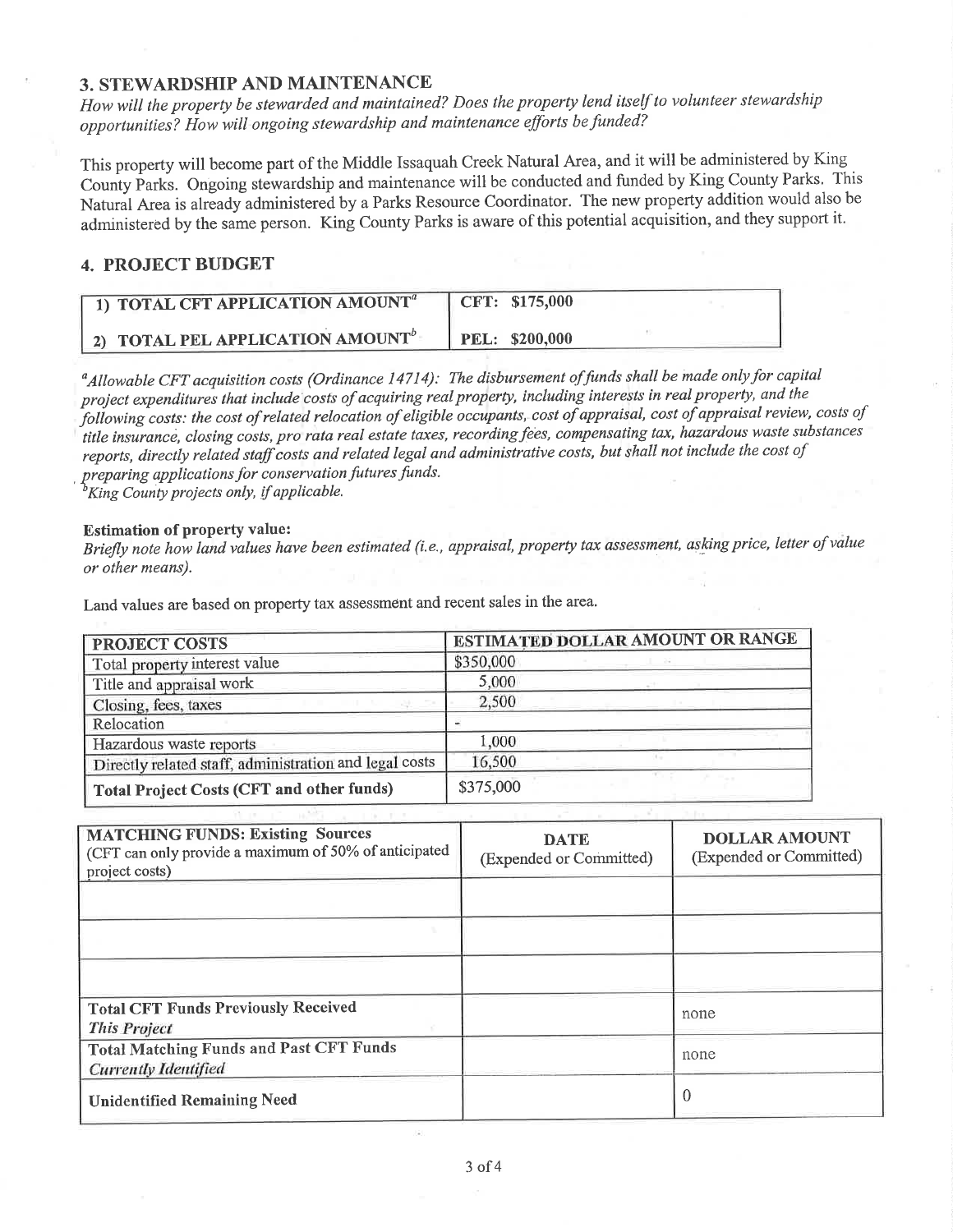Unidentified remaining match.need: What funds are anticipated and what is the time frame? Please briefly discuss how the unidentified remaining match need above will be met.

The request funds would purchase the identified properties.

# 5. IN\_KIND CONTRIBUTIONS FROM PARTNERSHIPS

| <b>Brief Activity Description</b> | <b>Dollar Value of</b><br>In-kind<br><b>Contribution</b> | <b>Status</b><br>(Completed or Proposed) | <b>Activity Date Range</b><br>(Completion Date or Proposed<br>Completion Date) |
|-----------------------------------|----------------------------------------------------------|------------------------------------------|--------------------------------------------------------------------------------|
|                                   |                                                          |                                          |                                                                                |
|                                   |                                                          |                                          |                                                                                |
|                                   |                                                          |                                          |                                                                                |
|                                   |                                                          |                                          |                                                                                |
| $\sim$ 10                         |                                                          |                                          |                                                                                |
| <b>TOTAL</b>                      |                                                          |                                          |                                                                                |

# 6. ATTACHED MAPS (Two maps are now required: 1) site map and 2) general location map; you may also include one additional map, aerial photo or site photo)

 $8\frac{1}{2}$  x 11" maps are preferred, but 1'l x 17" is acceptable if folded and hole-punched for insertion into a three-ring binder.

#### Site Map that shows the following:

- . Each parcel proposed for acquisition in yellow or distinct shading and an indication ofany parcel proposed for less than fee simple acquisition, such as a conservation easement;
- Location of any proposed development to the site such as parking, trails or other facilities;
- Location of any proposed site restoration;
- Existing adjacent public (local, state or federal) parks or open spaces labeled and shown in dark green or distinct shading.

Location Map that shows the following:

- . Other permanently protected open spaces (private, non-profit, institutional, etc.) shown in light green or distinct shading;
- Major water courses such as creeks, rivers, lakes or wetlands;
- Major roads, arterial roads or regional trails.
- Map scale: This map should show approximately a ten-mile radius around the proposed acquisition(s).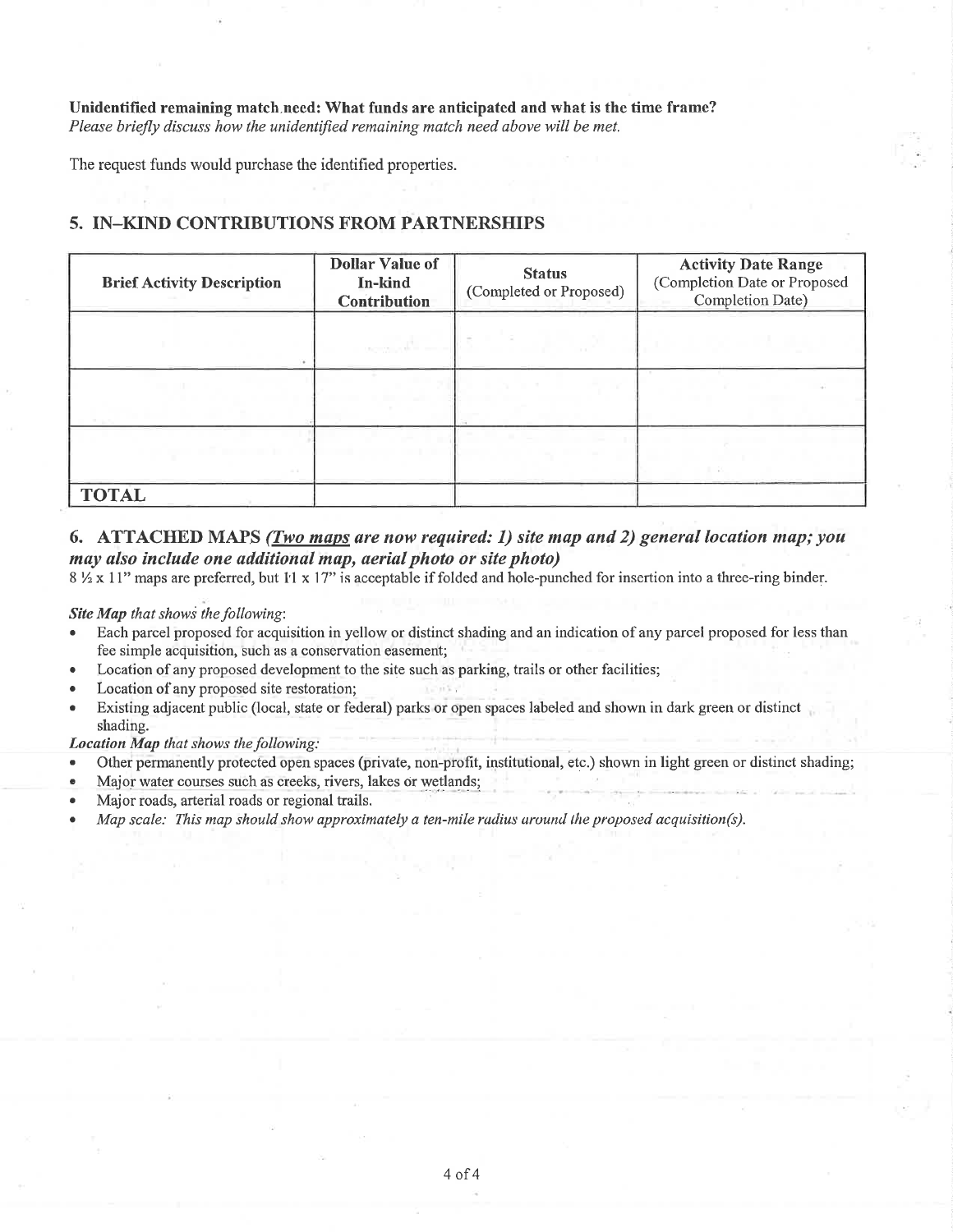

Issaquah Creek Basin Boundary

**Urban Growth Boundary** 

Stream

ISSAQUAH CREEK/LAKE SAMMAMISH WATERWAYS

# **Issaquah Creek Protection 2015**

# **Vicinity Map**



**Target Parcels** 

King County Land or Easement

Primary Target Parcel

- Other Public Land
- Incorporated Area
- Road Lake

# **King County** Department of

**Natural Resources and Parks Water and Land Resources Division** 

The information included on this map has been compiled by King<br>county staff from a variety of sources and is subject to change without<br>concide. King County makes no representations or varianties, express<br>contributed, as to

Produced by: KCIT/DNRP GIS, Visual Communications & Web Unit<br>1412\_4543s\_ISS\_grant\_map<sub>l</sub>ai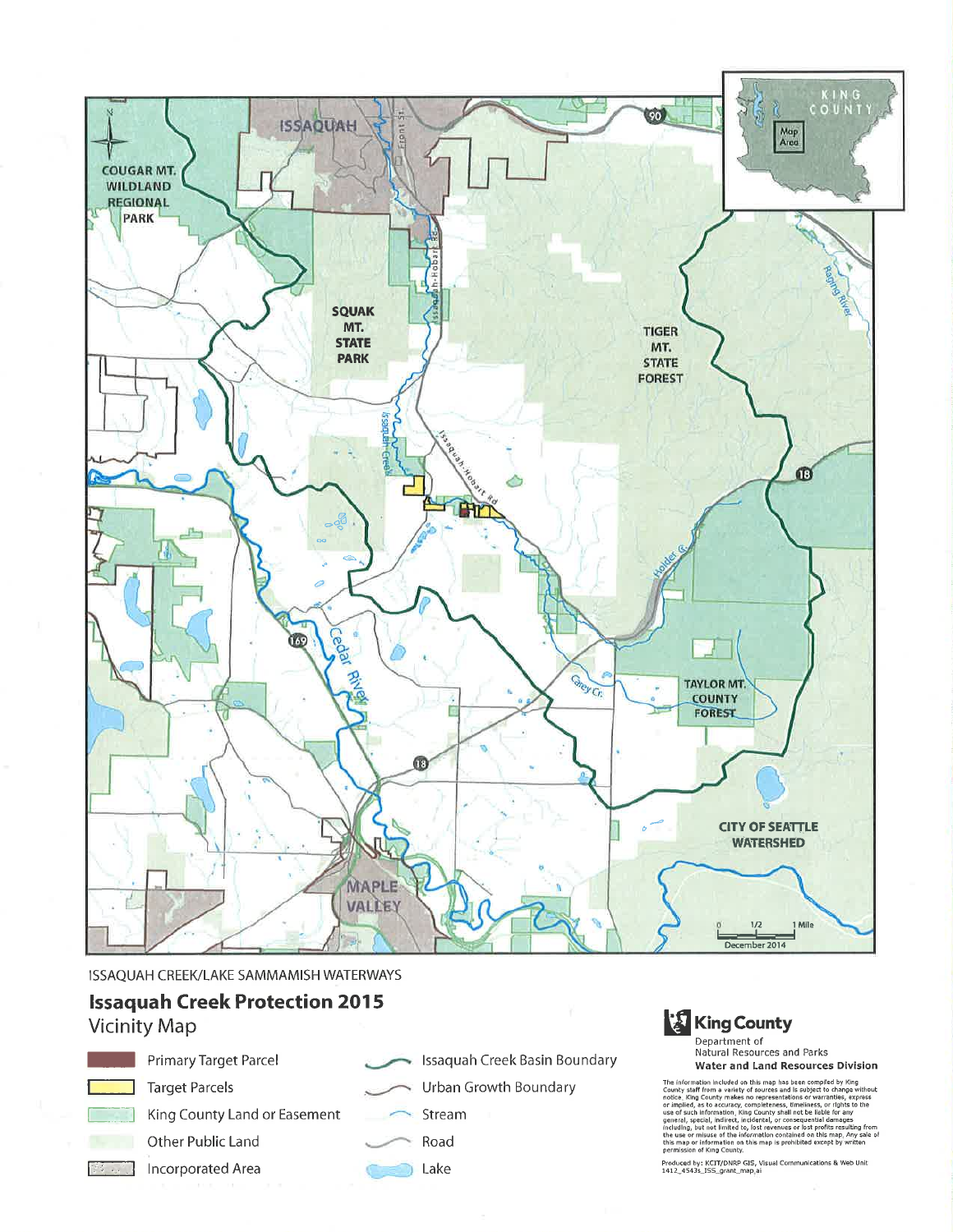

The information included on this map has been complied by King<br>order. King County makes no representations or warmonics, copress<br>order in the form of the procedure of the process of the state of the state of the state of

S King County Department of<br>Natural Resources and Parks<br>**Water and Land Resources Division** 

Issaquah Creek Protection 2015 ISSAQUAH CREEK/LAKE SAMMAMISH WATERWAYS

Primary Target Parcel

Stream